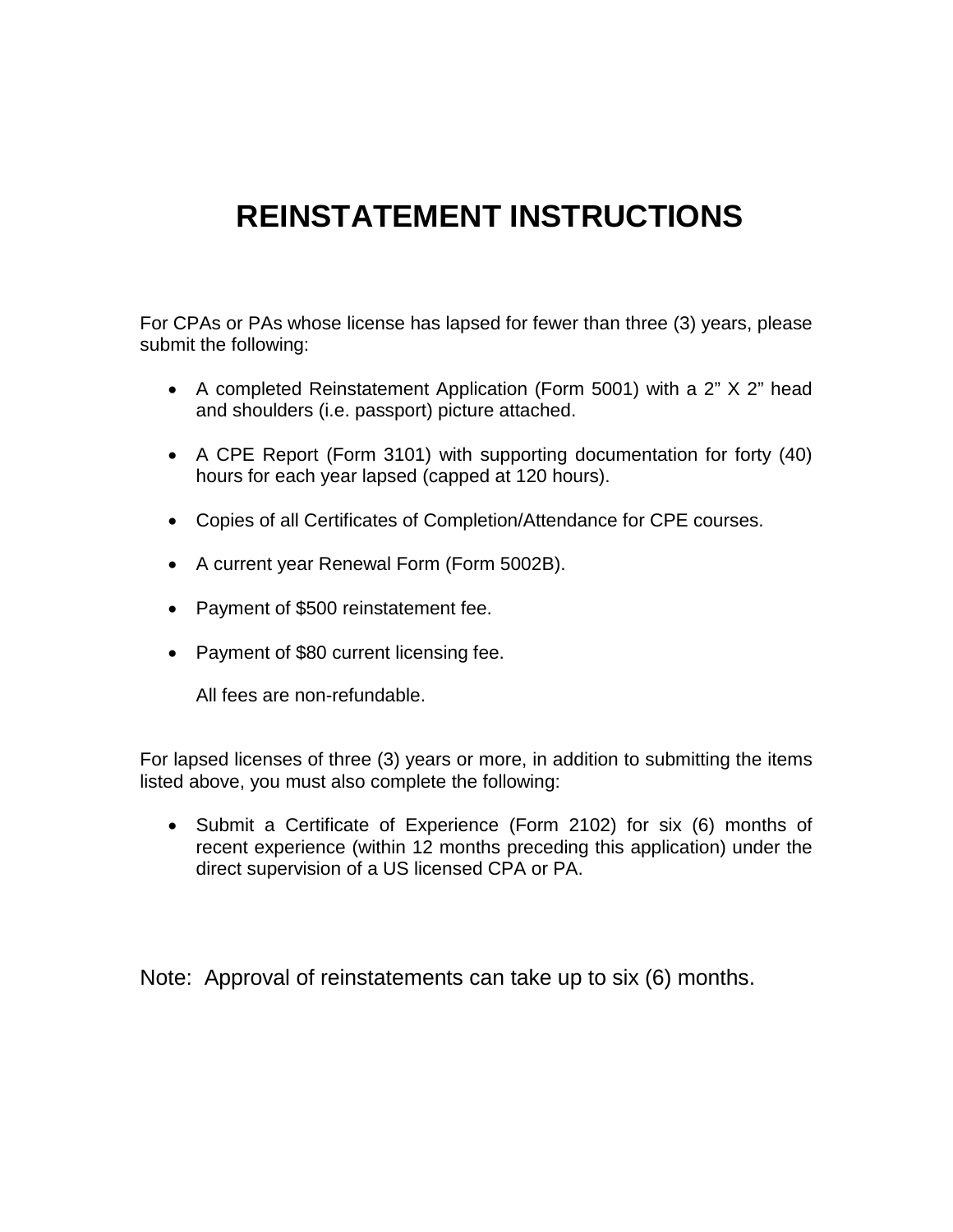Form 5001 Rev 3/2013

Attach here a 2" x 2" (Passport size) head and shoulders photograph of applicant, taken in the last six months.



S.C. DEPT. OF LABOR, LICENSING AND REGULATION BAORD OF ACCOUNTANCY PO BOX 11329 COLUMBIA SC 29211-1329 110 CENTERVIEW DR COLUMBIA SC 29210-8432 Phone: (803) 896-4770 FAX: (803) 896-4554 Email: ACCTHELP@LLR.SC.GOV Web Site: WWW.LLRONLINE.COM/POL/ACCOUNTANCY

#### **REINSTATEMENT APPLICATION**

I hereby apply to be reinstated as a Certified Public Accountant in South Carolina and to have a certificate issued to me entitling me to be known as a Certified Public Accountant under said laws and regulations. I am aware that it may take up to six months to completely process this application.

Unless a \$500 Reinstatement fee, an \$80 Licensing fee, a completed Renewal form, and a completed CPE Report with copies of all Certificates of Attendance/Completion are included, this application will not be processed.

TYPE OR PRINT ALL INFORMATION (ALL 5 PAGES, INCLUDING AFFIDAVIT OF ELIGIBILITY, MUST BE COMPLETED TO PROCESS YOUR APPLICATION) 1. Previous Certificate #: \_\_\_\_\_\_\_\_\_\_\_\_\_\_\_\_\_ 2. Name: **We arrive that the set of the set of the set of the set of the set of the set of the set of the set o** 3. Select Gender:  $\begin{array}{|c|c|c|c|c|} \hline \end{array}$  Male  $\begin{array}{|c|c|c|c|c|c|c|c|c|} \hline \end{array}$  Female 4. Date of Birth: **and Solution 2. All 2. Solution 2. Place of Birth:**  $\frac{1}{2}$  5. Place of Birth: 6. Mailing Address:<br>(TO BE MADE PUBLIC ON LICENSEE LOOK-UP Street or PO Box APT# CITY STITY STATE STATE ZIP ZIP 7. Telephone Number Home: \_\_\_\_\_\_\_\_\_\_\_\_\_\_\_\_\_\_\_\_\_\_\_\_\_\_\_\_\_ Office: \_\_\_\_\_\_\_\_\_\_\_\_\_\_\_\_\_\_\_\_\_\_\_\_\_\_\_\_ 8. Fax Number:  $\qquad \qquad$  9. Email Address: 10. Present Business or Occupation: \_\_\_\_\_\_\_\_\_\_\_\_\_\_\_\_\_\_\_\_\_\_\_\_\_\_\_\_\_\_\_\_\_\_\_\_\_\_\_\_\_\_\_\_\_\_\_\_\_\_\_\_\_\_\_\_\_\_\_\_\_\_\_\_\_\_\_\_\_\_\_\_ 11. What has been your occupation and job duties since you were last licensed?<br>
and the state of the state of the state of the state of the state of the state of the state of the state of t \_\_\_\_\_\_\_\_\_\_\_\_\_\_\_\_\_\_\_\_\_\_\_\_\_\_\_\_\_\_\_\_\_\_\_\_\_\_\_\_\_\_\_\_\_\_\_\_\_\_\_\_\_\_\_\_\_\_\_\_\_\_\_\_\_\_\_\_\_\_\_\_\_\_\_\_\_\_\_\_\_\_\_\_\_\_\_\_\_\_\_\_\_\_\_\_\_\_\_\_\_\_\_ 12. Please state your reason for requesting reinstatement of your CPA license in South Carolina: \_\_\_\_\_\_\_\_\_\_\_\_\_\_\_\_\_\_\_\_\_\_\_\_\_\_\_\_\_\_\_\_\_\_\_\_\_\_\_\_\_\_\_\_\_\_\_\_\_\_\_\_\_\_\_\_\_\_\_\_\_\_\_\_\_\_\_\_\_\_\_\_\_\_\_\_\_\_\_\_\_\_\_\_\_\_\_\_\_\_\_\_\_\_\_\_\_\_\_\_\_\_\_ \_\_\_\_\_\_\_\_\_\_\_\_\_\_\_\_\_\_\_\_\_\_\_\_\_\_\_\_\_\_\_\_\_\_\_\_\_\_\_\_\_\_\_\_\_\_\_\_\_\_\_\_\_\_\_\_\_\_\_\_\_\_\_\_\_\_\_\_\_\_\_\_\_\_\_\_\_\_\_\_\_\_\_\_\_\_\_\_\_\_\_\_\_\_\_\_\_\_\_\_\_\_\_ 13. Moral Character and Citizenship (If you answer yes to any questions please submit details)  $\Box$  Yes  $\Box$  No Have you been charged, arrested, indicted, convicted, pled guilty of, or pled nolo contendere for violation any Federal, State, or local law (other than a minor traffic violation)? Yes **No** Has any complaint been formally lodged or has any action been taken against you in any jurisdiction? Yes  $\Box$  No Have you become a party to any civil suit, bankruptcy action, administrative proceeding, or binding arbitration; the basis of which is grounded upon an allegation of gross negligence, dishonesty, fraud, misrepresentation, or incompetence? Yes  $\Box$  No Are you delinguent in filing your individual income tax returns? E. | | Yes | | No As a CPA or PA, have you been disciplined or disbarred from any regulatory body within the United States?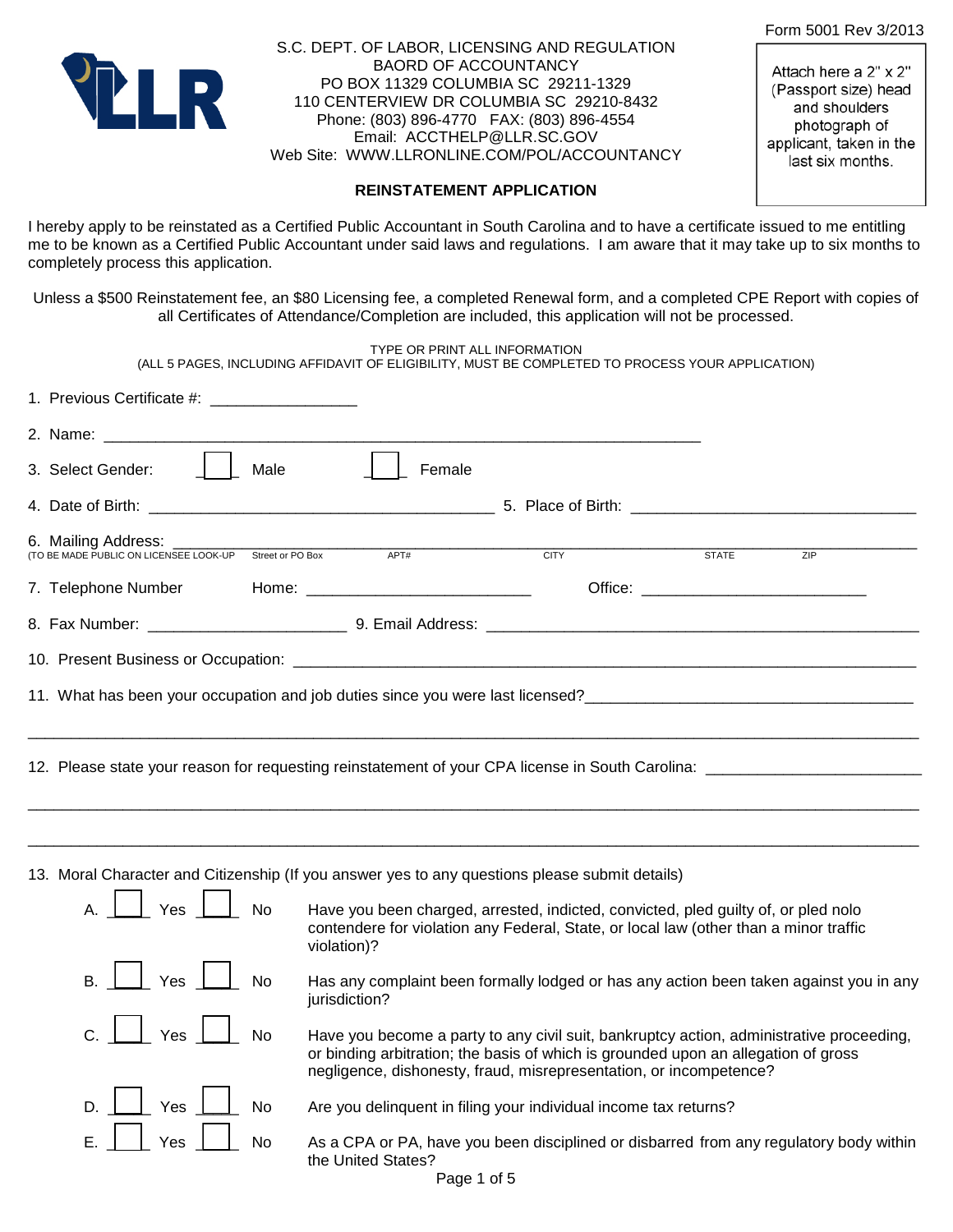14. If probation was a condition of your sentence, what is the completion date: \_\_\_\_\_\_\_\_\_\_\_\_\_\_\_\_\_\_\_

15. Have you been known by any other name? If yes, please list: \_\_\_\_\_\_\_\_\_\_\_\_\_\_\_\_\_\_\_\_\_\_\_\_\_\_\_\_\_\_\_\_\_\_\_\_\_\_\_\_\_\_\_\_\_\_\_\_\_\_

16. Please list any active, lapsed or revoked CPA licenses below (Use separate sheet if needed):

17. If this reinstatement is due to non-renewal, please provide an explanation as to why it was not renewed in a timely manner:

\_\_\_\_\_\_\_\_\_\_\_\_\_\_\_\_\_\_\_\_\_\_\_\_\_\_\_\_\_\_\_\_\_\_\_\_\_\_\_\_\_\_\_\_\_\_\_\_\_\_\_\_\_\_\_\_\_\_\_\_\_\_\_\_\_\_\_\_\_\_\_\_\_\_\_\_\_\_\_\_\_\_\_\_\_\_\_\_\_\_\_\_\_\_\_\_\_\_\_\_\_\_\_

\_\_\_\_\_\_\_\_\_\_\_\_\_\_\_\_\_\_\_\_\_\_\_\_\_\_\_\_\_\_\_\_\_\_\_\_\_\_\_\_\_\_\_\_\_\_\_\_\_\_\_\_\_\_\_\_\_\_\_\_\_\_\_\_\_\_\_\_\_\_\_\_\_\_\_\_\_\_\_\_\_\_\_\_\_\_\_\_\_\_\_\_\_\_\_\_\_\_\_\_\_\_\_

\_\_\_\_\_\_\_\_\_\_\_\_\_\_\_\_\_\_\_\_\_\_\_\_\_\_\_\_\_\_\_\_\_\_\_\_\_\_\_\_\_\_\_\_\_\_\_\_\_\_\_\_\_\_\_\_\_\_\_\_\_\_\_\_\_\_\_\_\_\_\_\_\_\_\_\_\_\_\_\_\_\_\_\_\_\_\_\_\_\_\_\_\_\_\_\_\_\_\_\_\_\_\_

18. Have you been practicing or holding out during the period your license was inactive? \_\_\_\_\_ Yes \_\_\_\_\_ No

19. Have you completed 40 hours of qualified CPE for each year unlicensed up to 120  $\Box$  Yes  $\Box$  No hours maximum?

If so, please attach form 3101, CPE Report and copies of Certificates of Completion/Attendance to document required hours.

In order to process your application, please give a full record of your employment since graduation from college, beginning with present employer. Also explain any break in employment on a separate sheet of paper (Not providing complete dates (MM/DD/YY) will delay your application process.)

| NAME AND COMPLETE ADDRESS OF EMPLOYER | <b>DATES</b> |           |                      |
|---------------------------------------|--------------|-----------|----------------------|
|                                       | <b>FROM</b>  | <b>TO</b> | NATURE OF EMPLOYMENT |
|                                       |              |           |                      |
|                                       |              |           |                      |
|                                       |              |           |                      |
|                                       |              |           |                      |
|                                       |              |           |                      |
|                                       |              |           |                      |
|                                       |              |           |                      |
|                                       |              |           |                      |
|                                       |              |           |                      |
|                                       |              |           |                      |
|                                       |              |           |                      |
|                                       |              |           |                      |
|                                       |              |           |                      |
|                                       |              |           |                      |
|                                       |              |           |                      |
|                                       |              |           |                      |
|                                       |              |           |                      |
|                                       |              |           |                      |
|                                       |              |           |                      |
|                                       |              |           |                      |
|                                       |              |           |                      |
|                                       |              |           |                      |
|                                       |              |           |                      |
|                                       |              |           |                      |
|                                       |              |           |                      |
|                                       |              |           |                      |
|                                       |              |           |                      |

Part of the requirement for reinstatement for individuals that have had their license lapsed or inactive for more than three (3) years, is to have six (6) months of current experience (within last twelve (12) months) submitted on Form 2102, Certificate of Experience.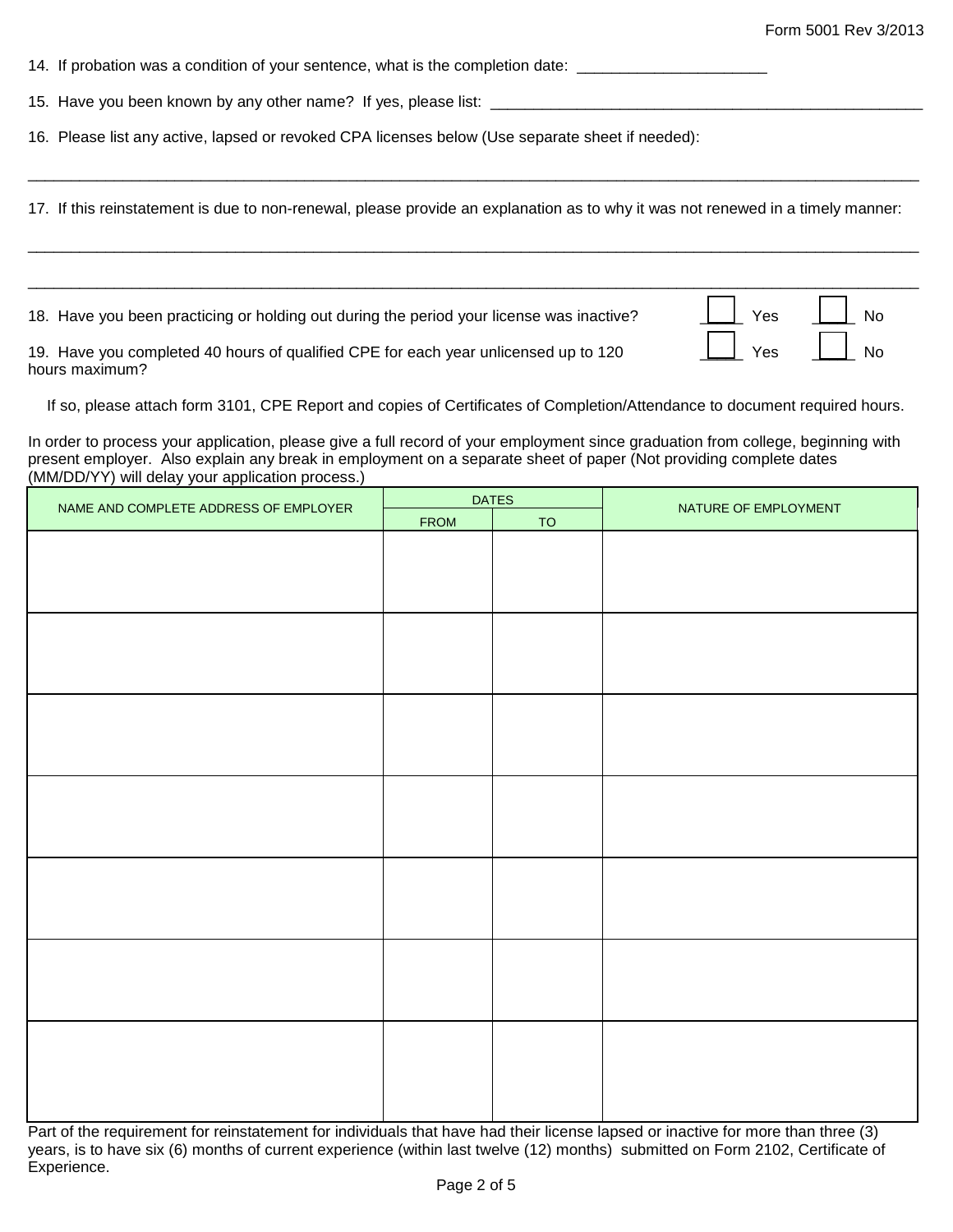# Payment of the \$500 Reinstatement fee and \$80 Licensing fee must accompany application.

When you provide a check as payment, you authorize us to use information from the check to make a one-time electronic fund transfer from your account, or to process the payment as a check transaction. You authorize us to collect a fee through electronic fund transfer from your account if your payment is returned unpaid. Please provide the following on you check: Drivers License #; Full Name; Street Address and Phone Numbers.

IN SUBMITTING THIS APPLICATION, I AGREE that if any part of this application is fraudulent or materially false, I forfeit all credits or rights obtained as a result of this application.

I HEREBY CERTIFY, that the statements above are true and correct to the best of my knowledge and belief and that I have read the South Carolina Accountancy Law, and Regulations.

Sworn to and subscribed before me this

\_\_\_\_\_\_\_ day of \_\_\_\_\_\_\_\_\_\_\_, 20\_\_\_\_\_\_

\_\_\_\_\_\_\_\_\_\_\_\_\_\_\_\_\_\_\_\_\_\_\_\_\_\_\_\_\_\_\_\_ \_\_\_\_\_\_\_\_\_\_\_\_\_\_\_\_\_\_\_\_\_\_\_\_\_\_\_\_\_\_\_\_\_\_\_\_\_\_\_\_\_\_\_\_\_\_\_ Notary Public **Notary Public Community** Control of Applicant Control of Applicant Date Date

My commission expires: \_\_\_\_\_\_\_\_\_\_\_\_

ALL FEES ARE NON-REFUNDABLE

Personal information provided in this application may be subject to public scrutiny or release under the S.C. Freedom of Information Act or other provisions of federal and state law.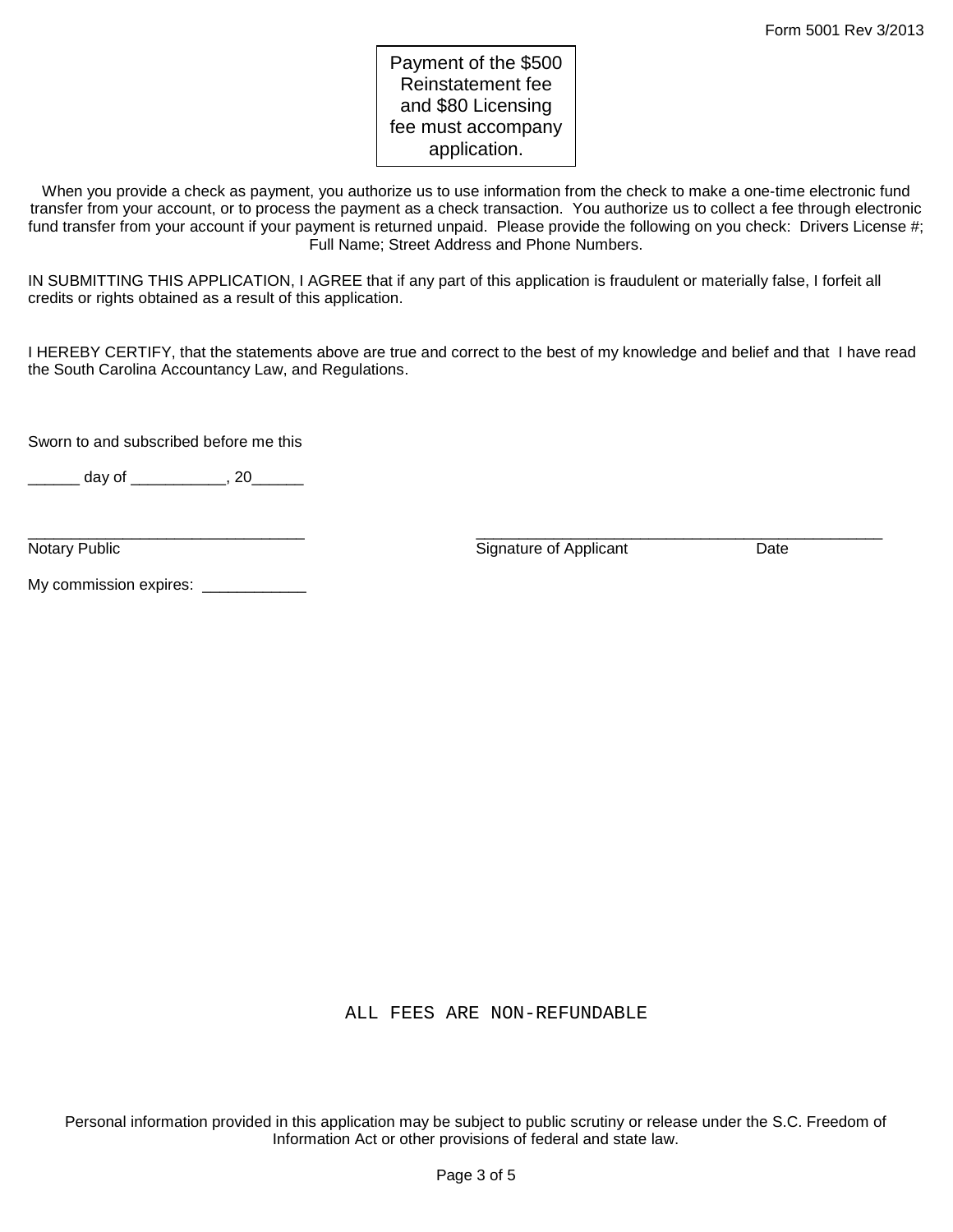### AFFIDAVIT OF ELIGIBILITY

Pursuant to section 8-29-10 of the South Carolina Code of Laws (1976 as amended), the Department of Labor, Licensing and Regulation must verify the lawful U.S. presence of any person who applies for a South Carolina license. Please complete and sign this Affidavit of Eligibility. The information provided is subject to verification.

## **Section A: LAWFUL PRESENCE in the United States.**

| I, (please print your full name)<br>swear or                                                                                                                                                                                                                                                                                                                  |
|---------------------------------------------------------------------------------------------------------------------------------------------------------------------------------------------------------------------------------------------------------------------------------------------------------------------------------------------------------------|
| affirm under penalty of perjury under the laws of the State of South Carolina that (check 1, 2 or 3 below):                                                                                                                                                                                                                                                   |
| I am a United States citizen or legal permanent resident eighteen years of age or older; or                                                                                                                                                                                                                                                                   |
| I am not a US citizen but am lawfully present in the US as evidenced by one of the following<br>2.<br>I am a qualified alien as defined in 8 U.S.C. sec 1641, eighteen years of age or older.<br>a.                                                                                                                                                           |
| I am a nonimmigrant under the "Immigration and Nationality Act," Federal Public<br>$\mathbf{b}$ .<br>Law 82-414 as amended, eighteen years of age or older.                                                                                                                                                                                                   |
| I am not physically present in the US under 8 U.S.C. sec 1621 (c) (2) (c) or employed in the US<br>3.<br>pursuant to $8$ U.S.C. 1621 (c) (2) (a) (check either a or b below):<br>I am a US citizen, not physically present or employed in the United States.<br>a.<br>I am a Foreign National, not physically present or employed in the United States.<br>b. |

 *If you selected either 3.a. or 3.b., you do not need to complete Section B. Skip to Section C.* 

**Section B: Secure and Verifiable Document.** This section must be completed if you checked number 1 or 2 in Section A.

1. Please check the acceptable secure and verifiable document(s) you hold. A copy of the verifiable document(s) must be attached to the Affidavit of Eligibility.

| A valid South Carolina Driver's License, South Carolina Driver's Permit or South Carolina<br>Identification Card. Number __________________; Date of Expiration: _____________ |
|--------------------------------------------------------------------------------------------------------------------------------------------------------------------------------|
| A valid out-of-state issued photo Driver's License or photo identification card, photo driver's<br>permit. State: ________; Number ________; Date of Expiration:               |
| Permanent Resident Card; Alien Number ______________; Card Number __________;<br>Date of Expiration: ______________.                                                           |
| Employment Authorization Card; Alien Number ___________; Card Number _________;<br>Date of Expiration: ______________.                                                         |
| Certificate of Naturalization with intact photo.                                                                                                                               |
| Certificate of (US) Citizenship with intact photo.                                                                                                                             |
| Other: (Name of verifiable document)                                                                                                                                           |